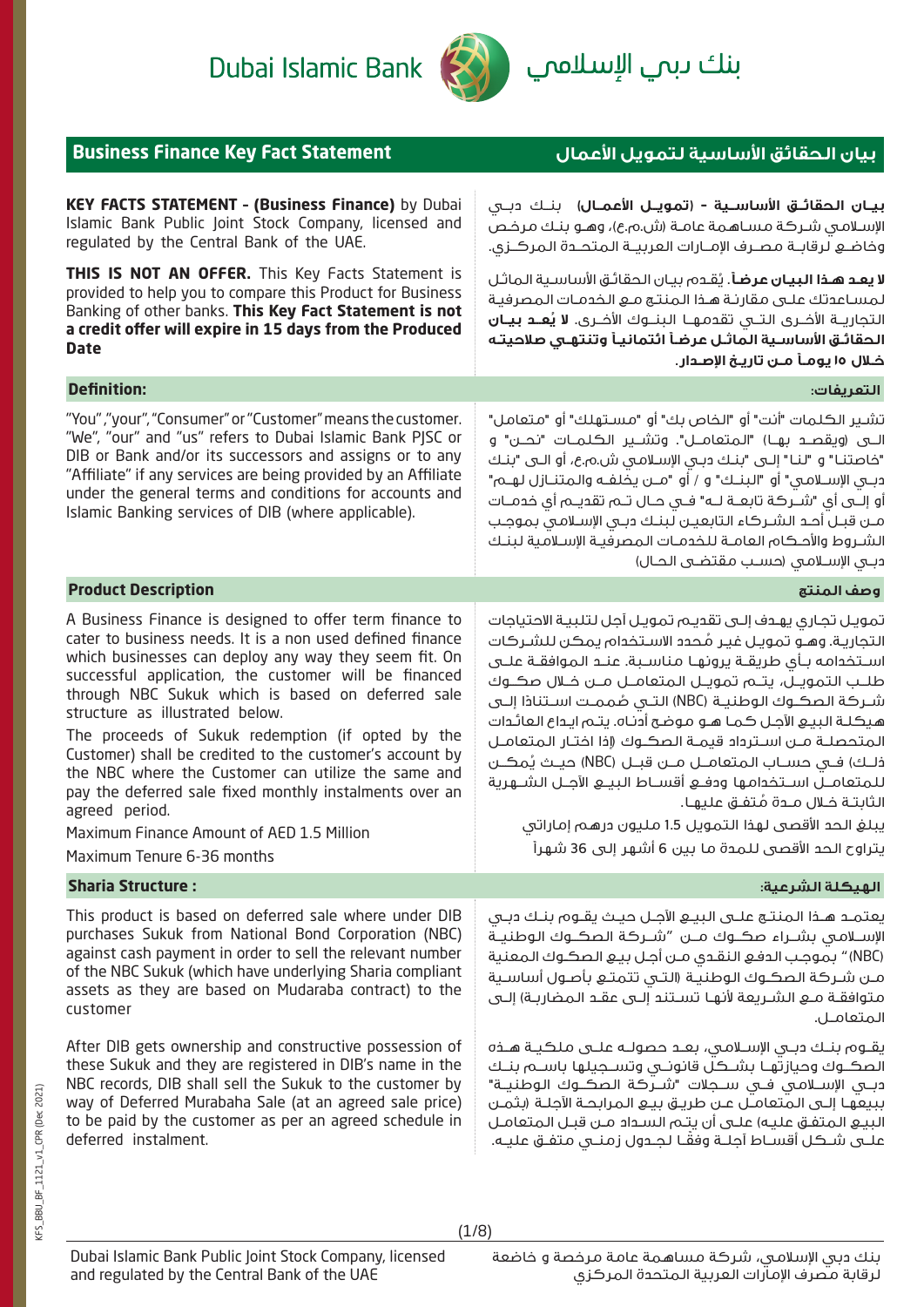

| <b>Donation Amount:</b> AED 183.75 per payment delayed per<br>month in case failure to pay any sum due and payable. The<br>Customer undertakes (as per the terms of the documents)                                                                                                                            |                                                |           | <b>مبلغ التبرع</b> : فـى حالـة عـدم سـداد أى مبلـغ مسـتحق وواجـب<br>السـداد تُطبـق غرامـة تأخـر فـى السـداد بقيمـة 183.75 درهـمـأ<br>اماراتياً شهرياً. يتعهد المتعامل (وفقًا لشروط المسـتندات)                                                                                                                  |                                                                                                                                                                                                      |                                                                              |                                                       |                                    |
|---------------------------------------------------------------------------------------------------------------------------------------------------------------------------------------------------------------------------------------------------------------------------------------------------------------|------------------------------------------------|-----------|-----------------------------------------------------------------------------------------------------------------------------------------------------------------------------------------------------------------------------------------------------------------------------------------------------------------|------------------------------------------------------------------------------------------------------------------------------------------------------------------------------------------------------|------------------------------------------------------------------------------|-------------------------------------------------------|------------------------------------|
| 0.0585%                                                                                                                                                                                                                                                                                                       | 0.1170%                                        | 0.2340%   | 0.3510%                                                                                                                                                                                                                                                                                                         | %0.3510                                                                                                                                                                                              | %0.2340                                                                      | %0.1170                                               | %0.0585                            |
| <b>6 Months</b>                                                                                                                                                                                                                                                                                               | 12 months                                      | 24 months | 36 months                                                                                                                                                                                                                                                                                                       | 36 شهرأ                                                                                                                                                                                              | 24 شهرأ                                                                      | 12 شهراً                                              | 6 أشهر                             |
| As a condition of the facility, you will be required to obtain<br>life takaful as security with bank as a beneficiary towards<br>your payment obligations.                                                                                                                                                    |                                                |           | يعـد الحصــول علـــى التكافــل علـــى الحيــاة شــرطًا للحصــول<br>علـــى التســـهيل كضمــان لـــدى البنــك (الـمســتفيد) مقابــل                                                                                                                                                                               |                                                                                                                                                                                                      |                                                                              | التزامك بالسـداد.                                     |                                    |
| <b>Takaful Contribution:</b>                                                                                                                                                                                                                                                                                  |                                                |           |                                                                                                                                                                                                                                                                                                                 |                                                                                                                                                                                                      |                                                                              |                                                       | مساهمة التكافل:                    |
|                                                                                                                                                                                                                                                                                                               | 2% of Finance amount plus VAT                  |           |                                                                                                                                                                                                                                                                                                                 |                                                                                                                                                                                                      |                                                                              | 2% من مبلغ التمويل بالإضافة إلى ضريبة القيمة المُضافة |                                    |
|                                                                                                                                                                                                                                                                                                               | <b>Due diligence and Documentation Fee:</b>    |           |                                                                                                                                                                                                                                                                                                                 |                                                                                                                                                                                                      |                                                                              | رسوه العناية اللازمة والمستندات:                      |                                    |
| • For Tenure from 19 to 36 months, profit rate applied<br>is 21% p.a. for New to bank and 20% for existing<br>customers.                                                                                                                                                                                      |                                                |           | للفتـرات التـى تصـل مــن 19 إلـى 36 شــهرْا، معـدل الربـح<br>المطبـــق هـــو %21 ســنويًا بالنســبة للعمــلاء الجــدد فــى                                                                                                                                                                                      |                                                                                                                                                                                                      | البنــوك و %18 للعمــلاء الحالييــن.<br>البنــوك و %20 للعمــلاء الحالييــن. |                                                       |                                    |
| • For Tenure from 13 to 18 months, profit rate applied<br>is 19% p.a. for New to bank and 18% for existing<br>customers.                                                                                                                                                                                      |                                                |           |                                                                                                                                                                                                                                                                                                                 | للفتـرات التـى تصـل مـن 13 إلـى 18 شـهرًا، معـدل الربـح<br>المطبـــق هـــو %19 ســـنويًا بالنســبة للعمــلاء الجــدد فــى                                                                            |                                                                              | البنــوك و %16 للعمــلاء الحالييــن.                  |                                    |
| for New to bank and 15% for existing customers.<br>• For Tenure from 7 to 12 months, profit rate applied is 17%<br>p.a. for New to bank and 16% for existing customers.                                                                                                                                       |                                                |           | للعمـلاء الحالييـن.<br>للفتــرات التـــى تصــل مـــن 7 إلـــى 12 شــهرْا، معــدل الربــح<br>المطبـــق هـــو %17 ســـنويًا بالنســبة للعمــلاء الجــدد فــى                                                                                                                                                      |                                                                                                                                                                                                      |                                                                              |                                                       |                                    |
|                                                                                                                                                                                                                                                                                                               |                                                |           | • For Tenure up to 6 months, profit rate applied is 16% p.a.                                                                                                                                                                                                                                                    | للفترة التي تصل إلى 6 أشهر، معدل الربح المطبق هـو<br>16% سنوياً بالنسبة للعملاء الجدد فى البنـوك و %15                                                                                               |                                                                              |                                                       |                                    |
|                                                                                                                                                                                                                                                                                                               | For all lengths of business:                   |           |                                                                                                                                                                                                                                                                                                                 |                                                                                                                                                                                                      |                                                                              |                                                       | ً لجميع فترات الأعمال:             |
| as purchaser)                                                                                                                                                                                                                                                                                                 | The finance documentation shall include:       |           | Deferred Sale Agreement (between bank as seller and you                                                                                                                                                                                                                                                         | اتفاقيـة بيــع آجــل (بيــن البنــك بصفتـه البائـع وبينـك بصفتـك                                                                                                                                     |                                                                              |                                                       | تتضمن وثائق التمويل:<br>المشــترى) |
| <b>Finance Documentation:</b>                                                                                                                                                                                                                                                                                 |                                                |           |                                                                                                                                                                                                                                                                                                                 |                                                                                                                                                                                                      |                                                                              |                                                       | وثائق التمويل:                     |
|                                                                                                                                                                                                                                                                                                               | of profit amount once sale is concluded.       |           | Profit amount will be calculated based on the agreed profit<br>rate at the time of deferred sale and there will be no change                                                                                                                                                                                    | تُحتسب قيمـة الربـح وفـق معـدل الربـح المتفـق عليـه فـى وقـت                                                                                                                                         |                                                                              |                                                       | إتمام البيع.                       |
| <b>Profit Rate:</b>                                                                                                                                                                                                                                                                                           |                                                |           |                                                                                                                                                                                                                                                                                                                 |                                                                                                                                                                                                      |                                                                              |                                                       | معدل الربح:                        |
|                                                                                                                                                                                                                                                                                                               | redemption proceeds to the Customer's account. |           | If the customer accepts the offer (by not responding to<br>the SMS which is a tacit acceptance), NBC will redeem<br>the requested Relevant NBC Sukuk, and transfer the                                                                                                                                          | إذا وافـق المتعامــل علــى العــرض (مــن خــلال عــدم الــرد علــى<br>الرسـائل القصيـرة التـى تعتبـر قبـولًا ضمنيـًا)، فسـتقوم NBC<br>باسـترداد صكـوك NBC ّذات الـصـلـة الـمـطلـوبـة وتحويـل عائـدات |                                                                              | الاسـترداد إلـى حسـاب المتعامـل.                      |                                    |
|                                                                                                                                                                                                                                                                                                               | the Relevant NBC Sukuk from the customer.      |           | NBC will send a SMS to the Customer offering to redeem                                                                                                                                                                                                                                                          | تقـوم شـركة الصكـوك الوطنيـة (NBC) بإرسـال رسـالة نصيـة<br>قصيرة إلـى المتعامـل تعـرض فيـه اسـترداد صكـوك NBC ذات                                                                                    |                                                                              |                                                       | الصلـة مـن المتعامـل.              |
| After purchasing the Relevant NBC Sukuk from DIB and<br>transfer of their title to the Customer's name in the NBC<br>records, the Customer has an option to hold the Relevant<br>NBC Sukuk and benefit from the NBC Mudaraba pool<br>(Mudaraba profits), draw (if any), or redeem them entirely<br>or partly. |                                                |           | بعد شـراء صكـوك "شـركة الصكـوك الوطنيـة" المعنيـة مـن<br>بنك دبى الإسلامي وتحويل ملكيتها إلى اسم المتعامل<br>في سـجلات NBC، يـُحـق لـلـمـتعامــل الـخـيـار بالاحتفـاظ بـصـكــوك<br>NBC المعنية والاستفادة مـن وعـاء المضاربة لشـركة الصكوك<br>الوطنيـة (أربـاح المضاربـة)، أو الســحب (إن وجـد)، أو اســتبدالها |                                                                                                                                                                                                      |                                                                              | كليًا أو جزئيًا.                                      |                                    |

إماراتيـأ شـهريأ. يتعهـد المتعامـل (وفقًـا لشـروط المسـتندات) بالتبــرع بهــذا المبلــغ لجمعيــة خيريــة مــن خــال البنــك بعــد أن ً يقــوم البنــك بخصــم تكلفتــه الفعليــة وفقــا لسياســة البنــك المعتمــدة.

to donate the amount to a charity through the Bank after deducting its actual cost as per the approved policy of the

Bank.

(2/8)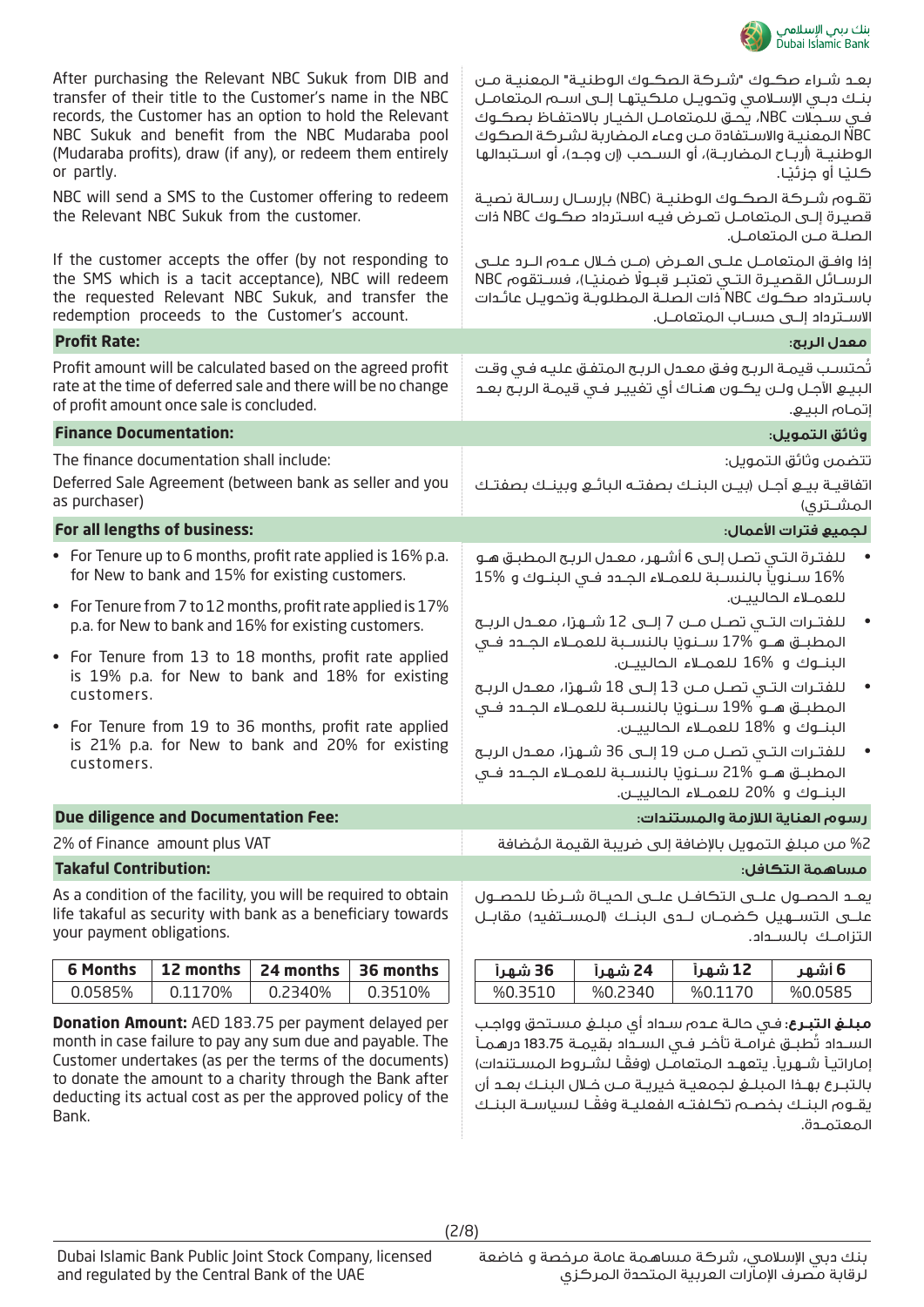

**Early Settlement Charges:** Where applicable, Bank may at its discretion provide a rebate on the total outstanding amount payable under the deferred sale. Discretionary rebate, if applicable shall be decided by the Bank at the time of early settlement.

Below is an illustration. This is not an actual calculation which might vary based on the actual system-based calculations and will be communicated to you at the time of early settlement.

| <b>Finance</b><br><b>Amount</b>                                 | <b>AED</b><br>250,000 | <b>AED</b><br>500,000                                                         | <b>AED</b><br>1,000,000 | <b>AED</b><br>1,500,000 |
|-----------------------------------------------------------------|-----------------------|-------------------------------------------------------------------------------|-------------------------|-------------------------|
| Tenure                                                          | 24 months             | 24 months                                                                     | 24 months               | 24 months               |
| <b>Profit Rate</b>                                              | 18% p.a.              | 18% p.a.                                                                      | 18% p.a.                | 18% p.a                 |
| Due<br>diligence and<br>Documentation<br>Fee                    | 2% plus VAT           | 2% plus VAT                                                                   | 2% plus VAT             | 2% plus VAT             |
| Takaful<br>Contribution                                         | 0.2340%               | 0.2340%                                                                       | 0.2340%                 | 0.2340%                 |
| Monthly<br>Instalment                                           | 12,481                | 24,962                                                                        | 49,924                  | 74,886                  |
| <b>Total Amount</b><br>to be paid                               | 299,544.61            | 599,089.22                                                                    | 1,198,178.45            | 1,797,267.83            |
| <b>Total Profit</b><br>to be paid                               | 49,544.61             | 99,089.22                                                                     | 198,178.45              | 297,267.83              |
| Due<br>diligence and<br>Documentation<br>Fee Paid<br>(excl VAT) | 5,000                 | 10,000                                                                        | 20,000                  | 30,000                  |
| Takaful<br>Contribution<br>Paid (excl<br>VAT)                   | 585.000               | 1,170.000                                                                     | 2,340.000               | 3510.00                 |
| Net APR*<br>(based on<br>Profit Rate<br>Mentioned<br>above)     | 20.1%                 | 20.1%<br>*APR referred above in this Key Fact Statement is indicative to give | 20.1%                   | 20.1%                   |

you an idea of the total impact and is based on the Profit Rate and other aspects provided illustrative above.

APR is calculated as follows:

APR = ((Profit Amount + additional amount payable under finance / Finance amount) / finance tenor in year)) x 100

# **Annual Percentage Rate (APR): :)APR( السنوي النسبة معدل**

APR is a measure to ascertain the total financial impact of obtaining Business Finance from Dubai Islamic Bank. It is a good way for you to assess the full financial impact as it takes into account Profit Rate, Takaful Contribution and Due Diligence and Documentation fee.

**خصــم عنــد التســوية المبكــرة:** حيثمــا يســري ذلــك، يجــوز ً للبنــك وفقــا لتقديــره الخــاص تقديــم خصــم للمتعامــل علــى إجمالــي المبلــغ المســتحق الدفــع بموجــب البيــع اآلجــل. يتــم تحديــد قيمــة "الخصــم التقديــري"، إن أنطبــق، مــن قبــل البنــك فــي وقــت التســوية المبكــرة.

# **بيان توضيحي: :Illustration**

يوجــد أدنــاه بيــان توضيحــي. ال يمثــل البيــان أدنــاه الحســاب الفعلــي فقــد يختلــف باختــاف الحســابات الفعليــة القائمــة علــى النظــام، والتــي ســيتم إبالغــك بهــا فــي وقــت التســوية المبكــرة.

| 1,000,000<br>درهم                   | 500,000<br>درهم                       | 250,000<br>درهم                     | مبلغ<br>التمويل:                                                                             |
|-------------------------------------|---------------------------------------|-------------------------------------|----------------------------------------------------------------------------------------------|
| 24 شهر آ                            | 24 شهر آ                              | 24 شهر آ                            | المدة                                                                                        |
| 18% سنوىأ.                          | 18% سنوىأ.                            | 18% سنوىأ.                          | معدل الريح                                                                                   |
| 2% زائد<br>ضريبة القيمة<br>المُضافة | j %2 زائد<br>ضريبة القيمة<br>المُضافة | 2% زائد<br>ضريبة القيمة<br>المُضافة | رسوم<br>العناية اللازمة<br>والمستندات                                                        |
| %0.2340                             | %0.2340                               | %0.2340                             | مساهمة<br>التكافل                                                                            |
| 49,924                              | 24,962                                | 12,481                              | القسط<br>الشهرى                                                                              |
| 1,198,178.45                        | 599,089.22                            | 299,544.61                          | المىلغ<br>الإجمالى<br>المقرر سداده                                                           |
| 198,178.45                          | 99,089.22                             | 49,544.61                           | الربح الإجمالى<br>المقرر دفعه                                                                |
| 20,000                              | 10,000                                | 5,000                               | رسوم<br>العناية اللازمة<br>والمستندات<br>المدفوعة<br>(غىر شاملة<br>ضربية القيمة<br>المُضافة) |
| 2,340.000                           | 1,170.000                             | 585.000                             | مساهمة<br>التكافل<br>المدفوعة<br>(غير شاملة<br>ضربية القيمة<br>المُضافة)                     |
| 20.1%                               | 20.1%                                 | 20.1%                               | صافى معدل<br>النستة<br>السنوى<br>(استنادأ إلى<br>معدل الربح<br>المذكور أعلاه)                |
|                                     |                                       |                                     | * يُعد معدل النسبة السنوى (APR) المشار إليه أعلاه في بيان الحقائق                            |

لرئيسية الماثل مؤشرًا لإعطائك فكرة عن الكلفة الإجمالية ويعتمد معدل النسبة السنوي على معدل الربح والجوانب األخرى الموضحة أعاله. يتم احتساب معدل النسبة السنوي )APR )على النحو التالي:

معدل النسبة السنوي (APR) = ((مبلغ الربح + المبلغ الإضافي المستحق بموجب التمويل / مبلغ التمويل) / مدة التمويل في السنة)) × 100

معــدل النســبة الســنوي هــو مقيــاس للتأكــد مــن الكلفــة الكليـة للحصـول علـى تمويـل األعمـال التجاريـة مـن بنـك دبـي اإلسـامي. إنهـا طريقـة جيـدة لتقييـم التأثيـر المالـي اإلجمالـي ألنـه يأخـذ فـي االعتبـار معـدل الربـح ومسـاهمة التكافـل فضـا عــن رســوم التدقيق فــي المعطيــات وتوثيــق المســتندات.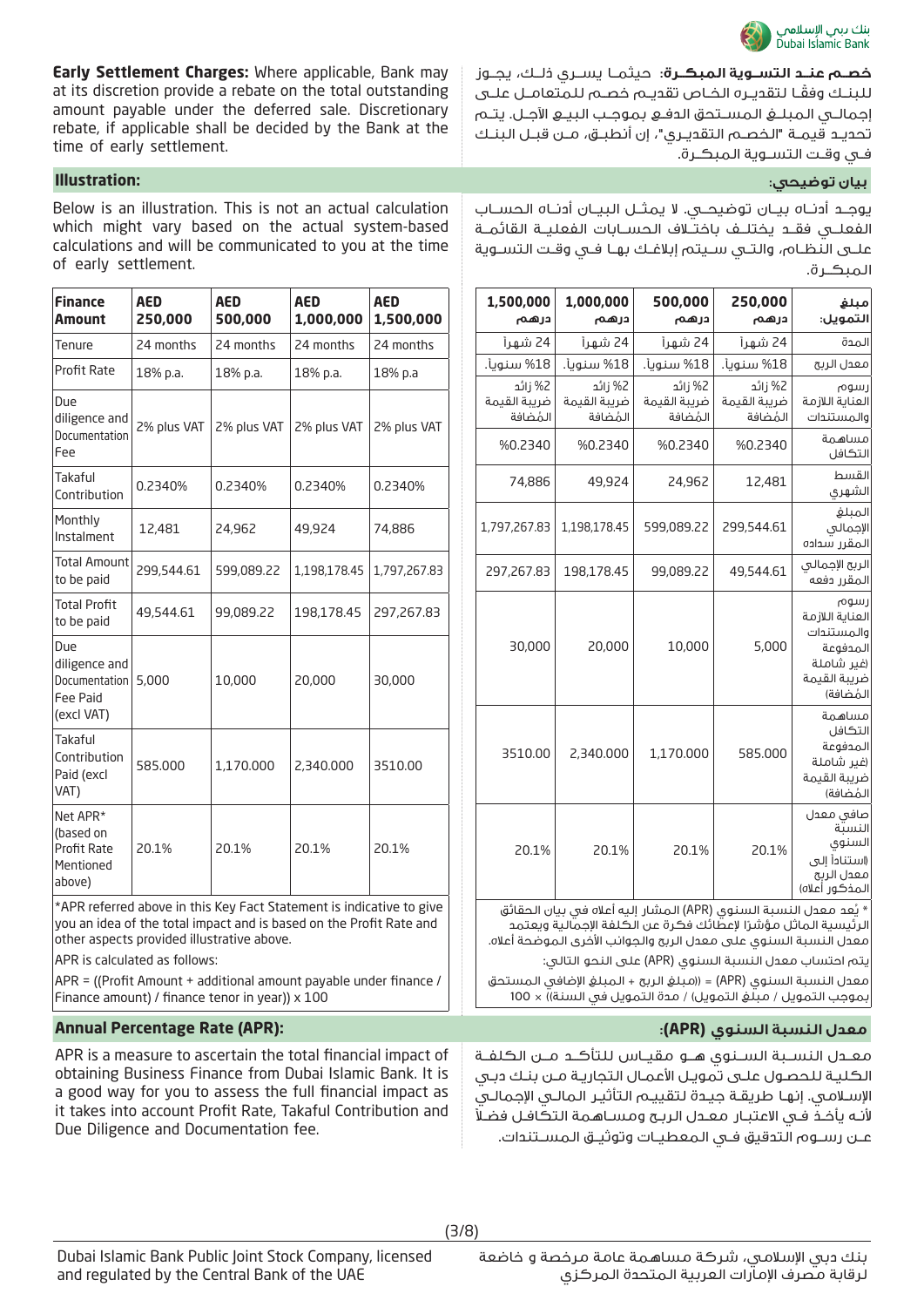

يُقـدم تمويـل الأعمـال فـي صـورة منتجـات مصحوبـة بضمانـات ومنتجـات غيـر مصحوبـة بضمانـات. بالنسـبة للمنتجـات التـي ال يصاحبهــا تقديــم ضمانــات، ســنقوم بتقييــم جــدارة االئتمــان الخاصــة بــك مــن خــال المســتندات التــي تقدمهــا. وبالنســبة للتمويـل المصحـوب بضمانـات، يمكننـا تقديـم مـا يصـل إلـى 95% مـن الودائـع الثابتـة المودعـة لـدى البنـك كضمـان. تطبـق الشـروط التاليـة علـى التمويـل المصحـوب بضمانـات.

• يبلغ الحد األدنى لمبلغ التمويل 50,000 درهم إماراتي

- يبلغ الحد الأقصى لمبلغ التمويل 5 ملايين درهم إماراتي
	- يتراوح الحد األقصى للمدة ما بين 6 أشهر إلى 48 شهرًا
- يبلغ معدل الربح 6% وهو متناقص لجميع فترات السداد.
	- مدة األعمال: أكثر من عام واحد

يمكـن إتاحـة تمويـل األعمـال علـى أي حسـاب معامـات مثـل حسـاب المكافـآت أو الحسـاب الجـاري )إذا أردت معرفـة المزيـد مــن المعلومــات عــن هــذه المنتجــات يمكنــك طلــب بيــان الحقائـق الأساسـية مـن البنـك). يمكـن للمتعامـل الاختيـار مـن الباقــات التاليــة.

| انتاقات انتانا                                          |                                                            |                                                         |                                                          |                                                                                                   |
|---------------------------------------------------------|------------------------------------------------------------|---------------------------------------------------------|----------------------------------------------------------|---------------------------------------------------------------------------------------------------|
| الإسلامي<br>ألتميت                                      | الإسلامي<br>إنفينت                                         | الإسلامت <del>ي</del><br>بريميوم                        | <u>الإسلامتي</u><br>بلس                                  | الميزات<br>الرئيسية                                                                               |
| 3,500,000<br>درهم                                       | 500,000<br>درهم                                            | 250,000<br>درهم                                         | 50,000<br>درهم                                           | الحد الأدنى<br>لمتوسط<br>الرصيد الشهرى                                                            |
| - محانآ<br>لعملاء<br>تمويل<br>الأعمال                   | - مجانأ<br>لعملاء<br>تمويل<br>الأعمال                      | - مجانأ<br>لعملاء<br>تمويل<br>الأعمال                   | - محانأ<br>لعملاء<br>تمويل<br>الأعمال                    | الرسوم<br>الشهرية لعدم<br>الاحتفاظ بالحد<br>الأدنى لمتوسط<br>الرصيد الشهرى                        |
| 30 معاملات<br>مجانأ لكل<br>شهر - 42<br>درهمأ بعد<br>ذلك | 15 معاملات<br>مجانأ لكل<br>شهر - 42<br>درهمأ بعد<br>ذلك    | 10 معاملات<br>مجانأ لكل<br>شهر - 42<br>درهمأ بعد<br>ذلك | 5 معاملات<br>مجانأ لكل<br>شهر - 42<br>درهمأ بعد<br>ذلك   | معاملات<br>الصراف                                                                                 |
| 1.05 درهم<br>لكل<br>معاملة                              | 15 معاملات<br>مجانأ لكل<br>شهر - 26.25<br>درهمأ بعد<br>ذلك | 10 معاملات<br>مجانأ لكل<br>شهر - 42<br>درهمأ بعد<br>ذلك | 5 معاملات<br>مجانأ لكل<br>شهر - 52.5<br>درهمأ بعد<br>ذلك | معاملات<br>الحوالات<br>المصرفية<br>المحلية عبر<br>الإنترنت                                        |
| متاح                                                    | متاح                                                       | متاح                                                    | متاح                                                     | مدير علاقات<br>مخصص لك                                                                            |
| 1050<br>درهم                                            | 1050<br>درهم                                               | 1050<br>درهم                                            | 1050<br>درهم                                             | رسوم الخدمات<br>المصرفية<br>عبر الإنترنت<br>للمؤسسات<br>الصفيرة<br>والمتوسطة -<br>الصيانة السنوية |
| 10 ملايىن<br>درهم لکل<br>معاملة فى<br>اليوم             | 5 ملايين<br>درهم لکل<br>معاملة فى<br>اليوم                 | 5 ملايىن<br>درهم لکل<br>معاملة فى<br>اليوم              | 5 ملايين<br>درهم<br>لڪل<br>معاملة<br>في اليوم            | حدود التحويل<br>المصرفى عبر<br>الإنترنت                                                           |
| 75,000<br>درهم                                          | 50,000<br>درهم                                             | 40,000<br>درهم                                          | 30,000<br>درهم                                           | الحدود اليومية<br>للسحب<br>باستخدام<br>.<br>بطاقة الخصم                                           |
| 100,000<br>درهم                                         | 75,000<br>درهم                                             | 50,000<br>درهم                                          | 50,000<br>درهم                                           | الحدود البومية<br>للشراء باستخداه<br>بطاقة الخصم<br>عبر نقاط البيع /<br>عبر الإنترنت              |
| تنطبق<br>الخصومات<br>بنسبة أعلى                         | تنطبق<br>الخصومات<br>بنسبة أعلى                            | منطبق                                                   | منطبق                                                    | الخصومات لدى<br>الشركاء                                                                           |

**الضمان: :Security**

Business finance is offered as unsecured as well as secured products. For unsecured products, we will assess your credit worthiness via the documents you provide. For Secured Finance, we can offer up to 95% of fixed deposit placed with the Bank as security. Following terms are applicable for Secured Finance.

- Minimum Finance Amount of AED 50,000/-
- Maximum Finance Amount of AED 5 million
- Maximum Tenure 6- 48 months
- Profit rate applied is 6% reducing for all tenors.
- Length of Business: more than one year

# **الباقات Packages**

Business Finance can be availed with any transactional account such as Rewards Account or Current Account (ask for Key Fact Sheet from the Bank should you want to know more about those products). Following packages are available at the option of the Customer.

| <b>Key</b><br><b>Features</b>                                              | Al Islami<br><b>Plus</b>                                  | Al Islami<br><b>Premium</b>                               | Al Islami<br><b>Infinite</b>                              | <b>Al Islami</b><br><b>Ultimate</b>                    |
|----------------------------------------------------------------------------|-----------------------------------------------------------|-----------------------------------------------------------|-----------------------------------------------------------|--------------------------------------------------------|
| Minimum<br>Average<br>Balance<br>Requirement<br>per month                  | AED 50,000                                                | AED<br>AED<br>250,000<br>500,000                          |                                                           | AED<br>3,500,000                                       |
| Monthly<br>charge of<br>Minimum<br>Average<br>balance is not<br>maintained | - Free for<br><b>Business</b><br>Finance<br>Customer      | - Free for<br><b>Business</b><br>Finance<br>Customer      | - Free for<br><b>Business</b><br>Finance<br>Customer      | - Free for<br><b>Business</b><br>Finance<br>Customer   |
| Teller<br><b>Transactions</b>                                              | 5 Free per<br>month -<br><b>AED 42</b><br>thereafter      | 10 Free<br>per month<br>AED <sub>42</sub><br>thereafter   | 15 Free<br>per month<br><b>AED 42</b><br>thereafter       | 30 Free<br>per month<br><b>AED 42</b><br>thereafter    |
| Local<br>Online TT<br><b>Transactions</b>                                  | 5 Free per<br>month<br>AED 52.5<br>thereafter             | 10 Free<br>per month<br><b>AED 42</b><br>thereafter       | 15 Free<br>per month<br>AED 26.25<br>thereafter           | AED<br>1.05 per<br>transaction                         |
| Dedicated<br>Relationship<br>Manager                                       | Available                                                 | Available                                                 | Available                                                 | Available                                              |
| <b>SME Online</b><br>Banking<br>Charges-<br>Annual<br>Maintenance          | AED 1050                                                  | AED 1050                                                  | AED 1050                                                  | AED 1050                                               |
| Online<br><b>Banking</b><br>Transfer<br>l imits                            | AED <sub>5</sub><br>Million per<br>Transaction<br>per day | AED <sub>5</sub><br>Million per<br>Transaction<br>per day | AED <sub>5</sub><br>Million per<br>Transaction<br>per day | <b>AED 10</b><br>Million per<br>Transaction<br>per day |
| Debit Card<br>Daily Limits-<br>Withdrawals                                 | AED 30,000                                                | AED 40,000                                                | AED 50,000                                                | AED 75,000                                             |
| Debit Card<br>Daily Limits-<br>POS/Online                                  | AED 50,000                                                | AED 50,000                                                | AED 75,000                                                | AED<br>100,000                                         |
| Discounts at<br>Partners                                                   | Applicable                                                | Applicable                                                | Applicable<br>at higher %<br>discounts                    | Applicable<br>at higher %<br>discounts                 |

(4/8)

Dubai Islamic Bank Public Joint Stock Company, licensed and regulated by the Central Bank of the UAE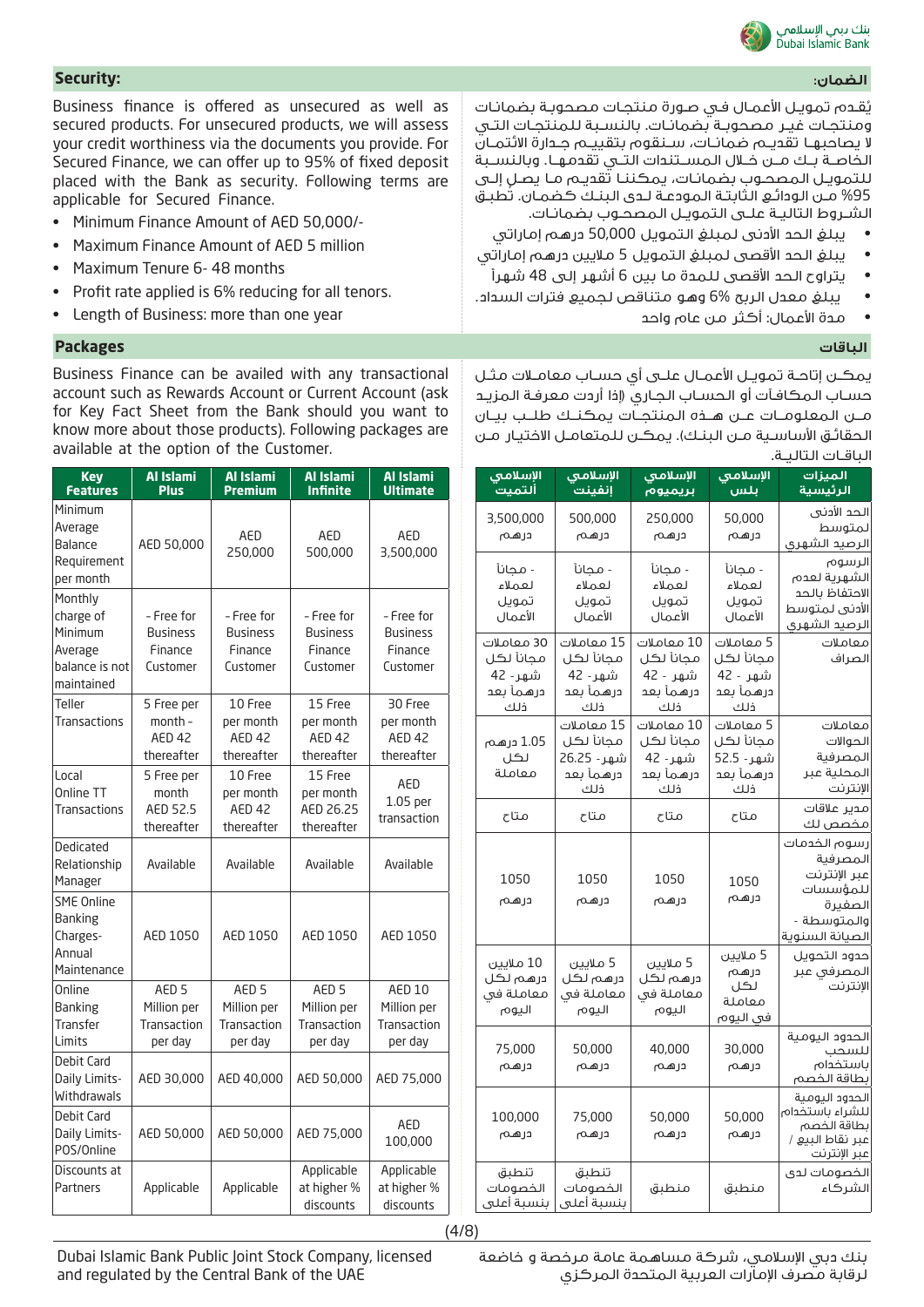

يُرجــى زيــارة موقعنــا الإلكترونــي لـمعرفـة الـمزيــد عــن جــدول الرســوم التفصيلــي حيــث يوجــد العديــد مــن الخدمــات التــي يتــم تحديــد رســومها بحســب الباقــة المختــارة.

https://www.dib.ae/docs/default-source/schedule-ofcharges/business-banking-soc-en.pdf

### **الخصومات لدى الشركاء Discounts Partner**

احصـل علـى خصومـات حصريـة علـى الخدمـات اليوميـة التـي تســتخدمــا شــر كـتك

|        | معدلات الخصم |         |     | شركاء الأعمال                                       | خدمات الأعمال                                           |
|--------|--------------|---------|-----|-----------------------------------------------------|---------------------------------------------------------|
| ألتميت | انفىنت       | بريميوه | ىلس |                                                     |                                                         |
| 30%    | 30%          | 20%     | 10% | إحلو لخدمات<br>التسويق                              | التسويق / التحارة<br>الإلكترونية / تطوير<br>صفحات الوىب |
| 40%    | 40%          | 30%     | 20% | أخطبوط                                              | خدمات التوظيف                                           |
| 30%    | 30%          | 20%     | 10% | كرىستون<br>مىنون                                    | خدمات التدقيق                                           |
| 30%    | 30%          | 20%     | 10% | بىستوىنز<br>- للمحاماة<br>والاستشار ات<br>القانونية | الخدمات القانونية                                       |
| 30%    | 30%          | 20%     | 10% | الكىان<br>ومشار كوه                                 |                                                         |
| 30%    | 30%          | 20%     | 10% | بيزنس بلاتفور م                                     | خدمات العلاقات                                          |
| 30%    | 30%          | 20%     | 10% | ڪرپيتف زون                                          | العامة                                                  |

تســري فتــرة إلغــاء الشــراء قدرهــا 5 ايــام مــن يــوم تقديــم الطلــب علــى الشــركات ذات الملكيــة الفرديــة فقــط.

فتـرة إلغـاء الشـراء هـي فتـرة زمنيـة يمكـن للمتعامـل خاللهـا إلغـاء طلبـه المقـدم دون تحمـل أي غرامـة، وقـد يتـم اسـترداد ُ جــزء مــن رســوم المعالجــة بعــد خصــم التكاليــف المتكبــدة بالكامــل المتعلقــة بمعالجــة وتنفيــذ طلــب المتعامــل.

يمكــن للمتعامــل التنــازل عــن فتــرة إلغــاء الشــراء لالســتفادة مــن التســهيل مباشــرة.

## **Key Terms and conditions الرئيسية واألحكام الشروط**

تتوفــر النســخة الكاملــة مــن هــذه الشــروط واألحــكام علــى www.dib.ae/terms-and-conditions :التالـي اإللكترونـي الموقـع يحتفــظ البنــك بالحــق فــي تغييــر الشــروط واألحــكام فــي أي وقـت بعــد ارســال إشــعار مســبق لـلمتعامــل مدتــه 60 يومًــا. ً

يُصــرف تمويــل الأعمــال مــن قبــل المشــتري النهائــي خــلال 10 أيــام عمــل كاملــة مــن تاريــخ توقيــع العقــد. ويخضــع االمتثــال للمهلــة الزمنيــة لصــرف األمــوال إلــى تقديــم قيــام المســتهلك بتقديــم المســتندات المطلوبــة والمكتملــة بشــكل صحيــح والوفــاء بالشــروط المتفــق عليهــا.

عند الحصول على هذا المنتج قد تتعرض للمخاطر التالية:

• قــد تســتغرق عمليــة ســداد إعــادة تمويــل القــروض أو التمويــل الخــاص بــك وقتــا أطــول مــن قرضـك / تمويلــك الســابق وقــد يــؤدي إلــى دفــع المزيــد مــن األربــاح.

Please visit our website to know more on detailed Scheduled of charges as there are many more services which are charged based on the package chosen.

https://www.dib.ae/docs/default-source/schedule-ofcharges/business-banking-soc-en.pdf

Get Exclusive discounts on day to day services used by your business

| <b>Business Services</b>                         | <b>Business</b>                                           | <b>Discount Rates</b> |                         |     |                 |
|--------------------------------------------------|-----------------------------------------------------------|-----------------------|-------------------------|-----|-----------------|
|                                                  | <b>Partners</b>                                           | <b>Plus</b>           | <b>Premium Infinite</b> |     | <b>Ultimate</b> |
| Marketing/<br>E-commerce/Web<br>page development | Igloo Marketing<br>Solutions                              | 10%                   | 20%                     | 30% | 30%             |
| Recruitment services                             | Akhtaboot                                                 | 20%                   | 30%                     | 40% | 40%             |
| <b>Auditors services</b>                         | Kreston Menon                                             | 10%                   | 20%                     | 30% | 30%             |
| Legal services                                   | <b>Bestwins</b><br>- Solicitors<br>& Legal<br>Consultants | 10%                   | 20%                     | 30% | 30%             |
|                                                  | Al Kabban &<br>Associates                                 | 10%                   | 20%                     | 30% | 30%             |
| <b>PRO Services</b>                              | <b>Business</b><br>Platform                               | 10%                   | 20%                     | 30% | 30%             |
|                                                  | Creative Zone                                             | 10%                   | 20%                     | 30% | 30%             |

# **فترة إلغاء الشراء Period off Cooling**

Cooling off period of 5 days from the day of submitting the application is applicable to Sole Proprietors only.

A cooling-off period is the period of time when a customer can cancel his application without incurring a penalty. Processing fees may be partially refunded after the full deduction of costs incurred in processing the customer request.

Customer can waive the cooling off period to avail the facility immediately.

Full version of these terms and conditions is available on the website at the following www.dib.ae/terms-andconditions, The Bank reserves the right to change the term and conditions at any time by giving a prior notice of 60 days to the customer.

Business Finance will be disbursed by the ultimate purchaser within 10 complete business days of signing the contract. Complying with the period of time for disbursement of funds is subject to the Consumer providing the required and properly completed documents and meeting the agreed conditions

# **تنبيهات Warnings**

By availing this product, you will be exposed to the following risks:

• Refinancing your loans/financing may take longer to pay off than your previous loan/financing and may result in paying more in interest/profit.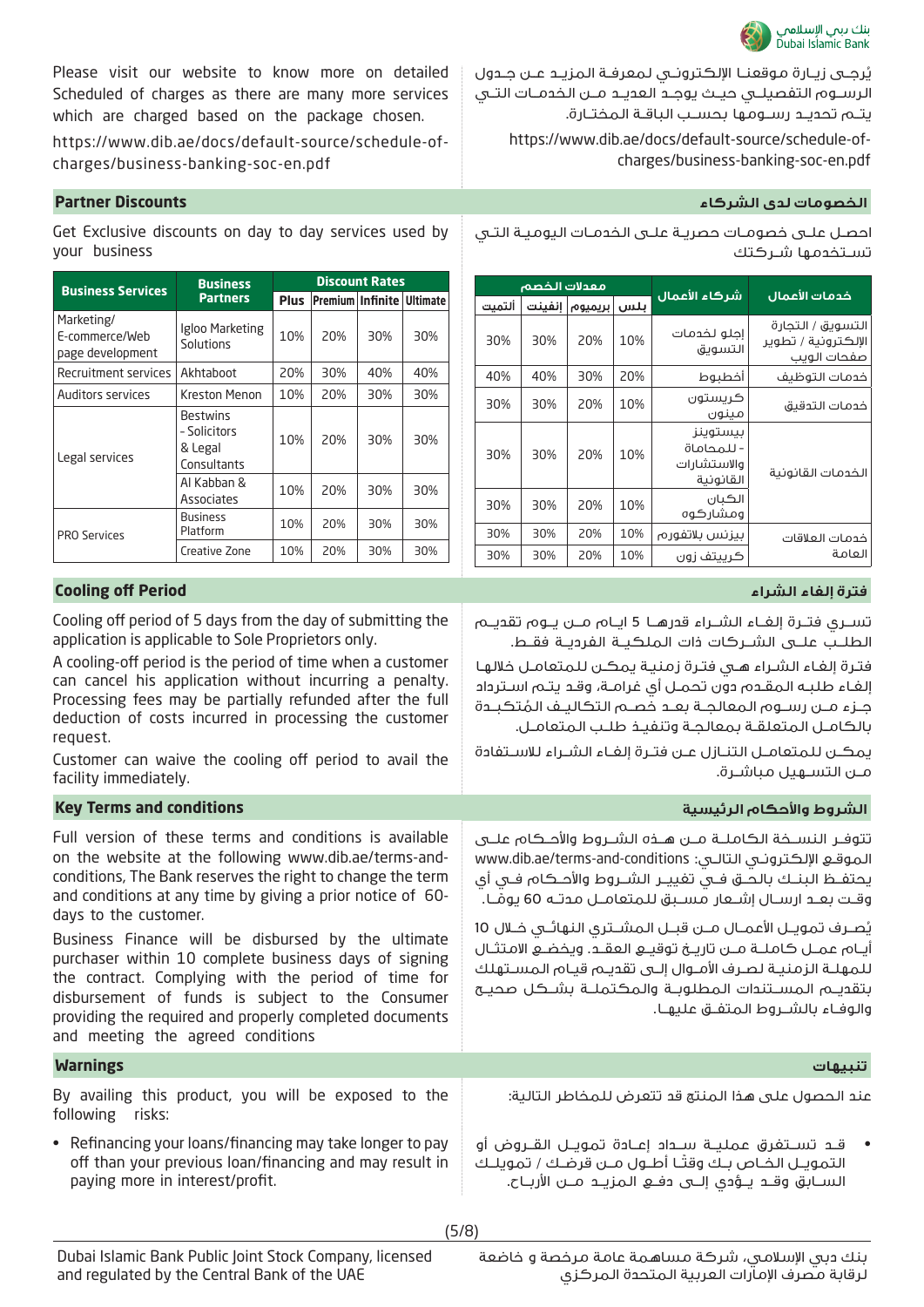

•

- فـي حالـة ارتكابـك أي تقصيـر، سـوف يبلـغ البنـك شـركة االتحــاد للمعلومــات االئتمانيــة بــأي تقصيــر أو تأخيــر فــي الســداد وقــد يؤثــر ذلــك علــى ســجلك االئتمانــي.
- عنــد تحريــرك لـلشــيكات يُرجــى التأكــد مــن اتبــاع أقصــى درجــات العنايــة حيــث يعتبــر ارتجــاع الشــيكات دون ســداد مـع وجـود سـوء نيـة جريمـة جنائيـة بدولـة اإلمـارات العربيـة المتحــدة. وســوف يكــون هنــاك تبعــات قانونيــة تجــاه أي ضمــان أو شــيكات آجلــة مقدمــة لالنتفــاع مــن هــذا التسـهيل. لـذا يرجـى التأنـي عنـد التقـدم بطلـب التمويـل، حيـث يحـق للبنـك ببـدء بإجـراءات مدنيـة و/أو جنائيـة ضـدك فــي حــال تخلفــك عــن الســداد.

سوف تتحمل مسؤولية أي خسارة تنشأ عن استخدام هذا المنتج.

ال يوجد تضارب في المصالح بينك وبين البنك لدى حصولك على هذا المنتج.

- Any loss arising out of usage of this product is your responsibility. There is no conflict of interest between you and the bank in providing this product to you. • In case of early settlement, the bank may provide you with discretionary rebate on the total Deferred Sale Price. Financing for settling of your financings with other banks may take longer to pay off than normal financing and may result in paying more profit to your current bank. • You shall pay the installments specified in the finance documents when due as set out and if you fail to pay two installments for any reason after being notified in writing to pay within fourteen (14) days, all the remaining installments shall fall due and payable in one single payment and you shall pay them accordingly. • فــي حالــة التســوية المبكــرة، يجــوز للبنــك أن يقــدم لــك خصمــا تقديريــا علــى إجمالــي ثمــن البيــع اآلجــل. قــد تســتغرق عمليــة التمويــل الخاصــة بتســوية تمويالتــك لـدى البنـوك األخـرى مـدة أطـول لسـدادها عمـا اسـتغرقته تمويالتــك العاديــة وقــد يــؤدي ذلــك إلــى دفــع المزيــد مــن األربــاح الــى مصرفــك الحالــي. عليـك الالتـزام بدفـع الأقسـاط الـمُحـددة فـي وثائـق الـتمويـل عنـد اسـتحقاقها علـى النحـو المنصـوص عليـه، وفـي حالـة عــدم ســداد قســطين ألي ســبب مــن األســباب بعــد تلقــي إخطـاراً خطيـاً بالسـداد خـلال أربعــة عشــر (14) يومــاً، تصبــح جميــع األقســاط المتبقيــة مســتحقة وواجبــة الدفــع فــي صــورة دفعــة واحــدة وعليــك دفعهــا وفقــا لذلــك. **How to find the Best Deal for You? لك؟ صفقة أفضل على تحصل كيف** To obtain the best deal for you, it is important to shop around and compare profit rates, fees and features before you apply for this product. Choosing the best option you may save your money. We do not offer any other option with respect to Business Finance product. ينبغـي البحـث فـي السـوق للحصـول علـى أفضـل صفقـة لـك، ومقارنــة معــدالت الربــح والرســوم والميــزات قبــل التقديــم علــى طلــب الحصــول علــى هــذا المنتــج. عندمــا تســتقر علــى أفضـل االختيـارات المتاحـة فإنـك بذلـك توفـر مـن أموالـك. نحـن ال نعــرض أي خيــار آخــر فيمــا يتعلــق بمنتــج تمويــل األعمــال. **مكان تقديم الطلب Apply to Where** You can apply via website by submitting you details or visit any branch. Branches will take your details and pass on to our Relationship Managers (RM) and will get in touch with you. يمكنــك تقديــم طلبــك مــن خــال إرســال التفاصيــل الخاصــة بــك عبــر الموقــع اإللكترونــي أو زيــارة أي فــرع للبنــك. تقــوم الفـروع بأخـذ بياناتـك ونقلهـا إلـى مديـري العالقـات الذيـن سـوف يتواصلــون معــك. **حول بيان الحقائق األساسية: :Statement Fact Key About** • يلــزم مصــرف اإلمــارات العربيــة المتحــدة المركــزي جميــع
- UAE Central Bank requires all banks to give you a Key Facts Statement like this one when you ask for one and provide the necessary information. Key Facts Statements contain information presented in the same way to help you to compare and select the most appropriate finance for you. You should request Key Facts Statements when shopping around to help you find the product that is right for you.

• If you default, Bank will report any default or payment delays to AECB which may impact your credit history.

• Please ensure that you write cheques with the utmost prudence and care since dishonor of a cheque with a bad faith is a criminal offence in the UAE. Any guarantee, postdated cheques provided to avail this facility has legal repercussions. Be prudent when applying for the finance. In the case of default bank may proceed with

civil and or criminal charges against you.

البنــوك والمصــارف بتزويــدك ببيــان الـحقائــق الأساســية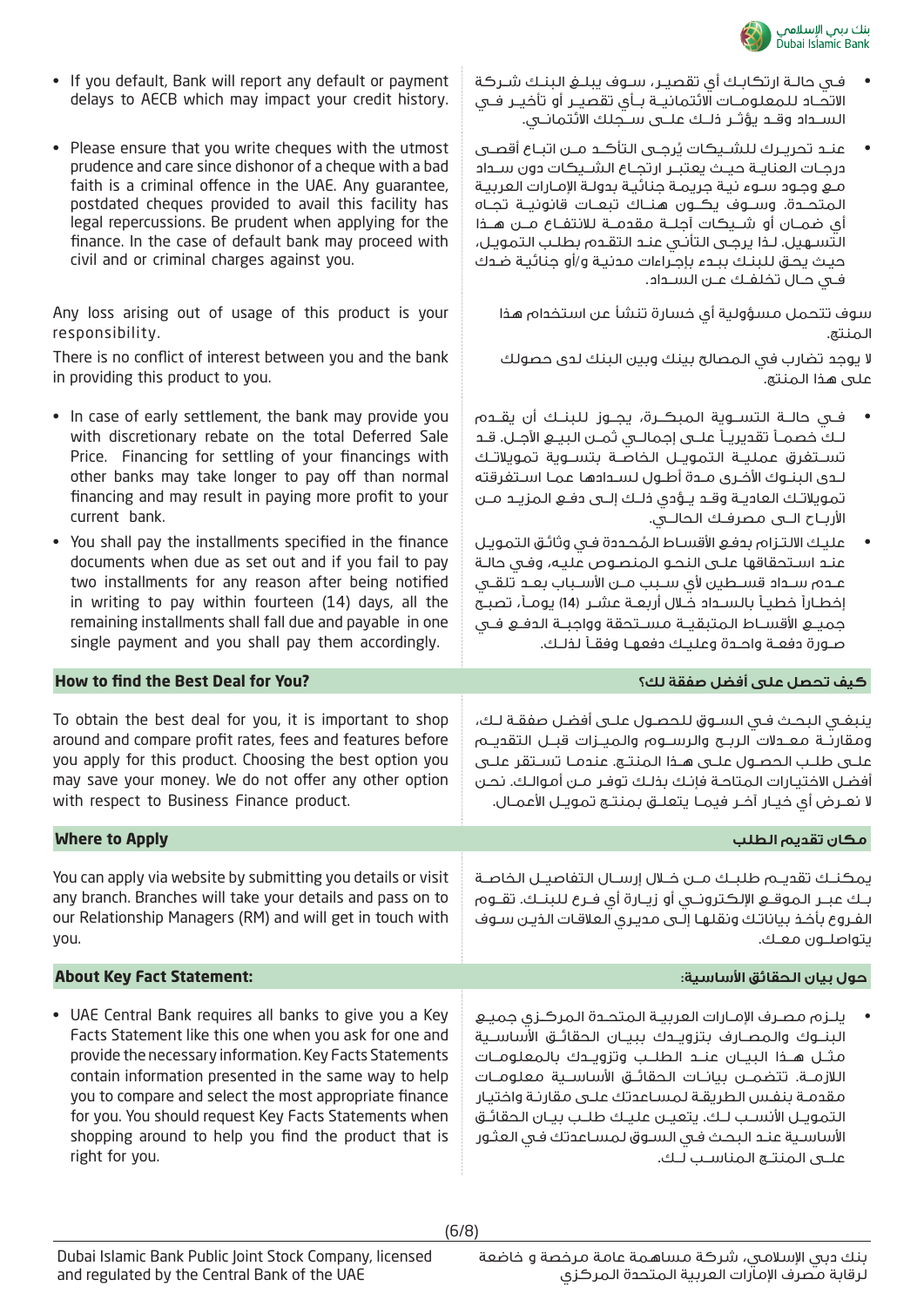

| مــن أجــل تقديــم طلــب الـحصــول علـــى تمويــل و/أو لـفتــح |  |
|----------------------------------------------------------------|--|
| حسـاب، يتعيـن عليـك تعبئـة نمـوذج طلـب فتـح الحسـاب،           |  |
| وتقديم مستندات التعريف المعنية السارية والمستندات              |  |
| المؤيــدة لـدعـــم نمـــوذج الأعمـــال. ســـيتصل بــك مـديــر  |  |
| العلاقات/ الوكيـل مـن أجـل مسـاعدتك فـى المسـتندات             |  |
| المطلوبـة. بنـاءً علــى ملفـك التعريفـى والمســتندات           |  |
| المقدمـة، يتـم فتـح/ تنفيـذ معامـلات الحسـاب/ التمويـل         |  |
| وفقًـا لمـا يـراه البنـك مناسـبًا.                             |  |
|                                                                |  |

- يجـب أن تـدرك أيضـا أن معـدالت الربـح والرسـوم والمصاريـف هــي تلــك المطبقــة فــي تاريــخ إصــدار بيــان الحقائــق األساســية الماثــل.
- أقـرت لجنـة الرقابـة الشـرعية الداخليـة للبنـك بتوافـق هـذا المنتـج مـع أحـكام الشـريعة اإلسـامية. يجـب عليـك أيضـا إجـراء تقييمـك المسـتقل فيمـا يتعلـق بتوافـق المنتـج مـع أحـكام الشـريعة اإلسـامية ومـع كافـة الوثائـق والعمليـات المعمـول بهـا قبـل القبـول وعـدم االحتجـاج أو الطعـن فـي شـرعية المنتـج بـأي حـال مـن األحـوال.

# • To apply for finance and/or open an account, you must fill the Account Opening application form, provide pertinent identification documents that are valid and supporting documents to support the business model. Our RM/ Agent will contact you to assist with required documents. Based on your profile and documents submitted the account /Finance will be opened/executed at bank's discretion.

- You should also be aware that the profit rates, fees and charges are those that apply as at the date of production of this Key Facts Statement.
- The Product is determined as Sharia compliant by the Bank's Internal Sharia Supervisory Committee (ISSC). You should also make your own independent assessment as to the Sharia compliance of the Product with all its applicable documentation and process prior to acceptance and not call into question its Sharia compliance in any forum.

# **How to complain to us? إلينا؟ بشكوى تتقدم كيف**

| • Any branch<br>If assigned to your bank account, your dedicated<br>relationship manager<br>Phone Banking (+971 4 609 2222)<br>Internet and Mobile Banking<br>E-mail: Contactus@dib.ae<br>Our Website Complaint Form<br>By post: Complaints Management Unit,<br>Dubai Islamic Bank, PO Box 1080, Dubai, UAE<br>We will acknowledge your complaint within 2 business<br>days and strive to respond to your complaint within an<br>estimated average of 5 business days.<br>For more details, please visit www.dib.ae/we-are-listening | • من خلال أي فرع<br>• مديـر علاقاتكــــم الـمخصــص إذا تــــم تعيينـــه لـحســـابكــم<br>المصرفى<br>• المعاملات المصرفية عبر الهاتف (2222 609 4 971+)<br>• المعاملات المصرفية عبر الإنترنت والهاتف المتحرك<br>• البريد الإلكتروني: Contactus@dib.ae<br>• استمارة الشكاوي من خلال موقعنا الإلكتروني<br>• عبر البريـد: وحـدة إدارة الشـكاوى، بنـك دبـى الإسـلامـى،<br>ص.ب: 1080، دبـي، الإمــارات العربيــة المتحــدة.<br>سـنـؤكـد علـــى اســتلام شــكـواك خــلال يومَـــيْ (2) عمــل<br>وسنسـعى جاهديـن للــرد علــى شــكواك خــلال فتـرة تقديريـة<br>بمتوســط 5 أيــام عمــل.<br>ولمزيـد مـــن التفاصيـــل، يُرجـــى زيــارة مـوقعنــا الإلـكـترونــي:<br>www.dib.ae/we-are-listening |
|--------------------------------------------------------------------------------------------------------------------------------------------------------------------------------------------------------------------------------------------------------------------------------------------------------------------------------------------------------------------------------------------------------------------------------------------------------------------------------------------------------------------------------------|----------------------------------------------------------------------------------------------------------------------------------------------------------------------------------------------------------------------------------------------------------------------------------------------------------------------------------------------------------------------------------------------------------------------------------------------------------------------------------------------------------------------------------------------------------------------------------------------------------------------------------------------------------------------------------------|
| <b>Customer Acknowledgment:</b>                                                                                                                                                                                                                                                                                                                                                                                                                                                                                                      | إقرار المتعامل:                                                                                                                                                                                                                                                                                                                                                                                                                                                                                                                                                                                                                                                                        |
| I acknowledge the receipt of and understanding of this<br>Key Fact Statement. I also acknowledge that I have an<br>understanding of the product/service features, pricing,<br>benefits, risks, fees and Consumer's rights and obligations<br>as detailed in the Key Fact Statement. I acknowledge and<br>agree that the provision of any banking services shall be<br>at DIB's discretion and subject to all applicable terms and<br>conditions of DIB Banking Services General Terms and<br>Conditions.                             | أقـر باسـتلام بيـان الـحقائـق الأساسـية وفهـمـه.  أقـر أيضًا بأننــى<br>أتفهـم ميـزات المنتـج / الخدمـة، والأسـعار ، والمزايـا ، والمخاطر ،<br>والرسـوم وحقـوق المسـتهلك والتزاماتـه علـى النحـو المبيـن<br>بالتفصيـل فـي بيـان الحقائـق الأساسـية.  أقـر وأوافـق علــى أن<br>تقديــم أي خدمــات مـصرفيــة ســـيكـون بـمـحــض اخـتيــار بنـــك<br>دبـى الإســلامـى ويخضــع لـجميــع الـشــروط والأحــكام الـســارية<br>للخدمـات المصرفيـة لبنـك دبـى الإسـلامـى.                                                                                                                                                                                                                       |
| "I/We (the applicant) irrevocably and unconditionally<br>authorize the bank to assign my/our account to any of<br>its authorized collection agents situated either locally<br>or internationally to follow up and recover the due and<br>outstanding amounts (inclusive of profit, fees and any other                                                                                                                                                                                                                                | "أنـا / نحـــن (مـقدهـ/مـقدمـــون الـطـلــب) أفوض/نفــوض الـبنــك<br>بشــكـل غيــر مشــروط ولا رجعــة فيــه بتخصيــص حســابى /<br>حســابنا لأي مـــن وكـلاء الـتحصيـــل الـمعتمديـــن لـــدى الـبنـــك<br>محليًـا أو دوليًـا لمتابعــة واســترداد المبالـــغ الـمســتحقة<br>والواجب دفعهـا (بمـا فـى ذلـك الأربـاح والرســوم وأى تكاليـف                                                                                                                                                                                                                                                                                                                                               |

associated charges) along with filing of legal proceedings

either inside or outside the country."

أخـرى ذات الصلـة) فضلاً عـن رفـع الدعـاوى القانونيـة سـواء داخـل

أو خــارج الدولــة ".